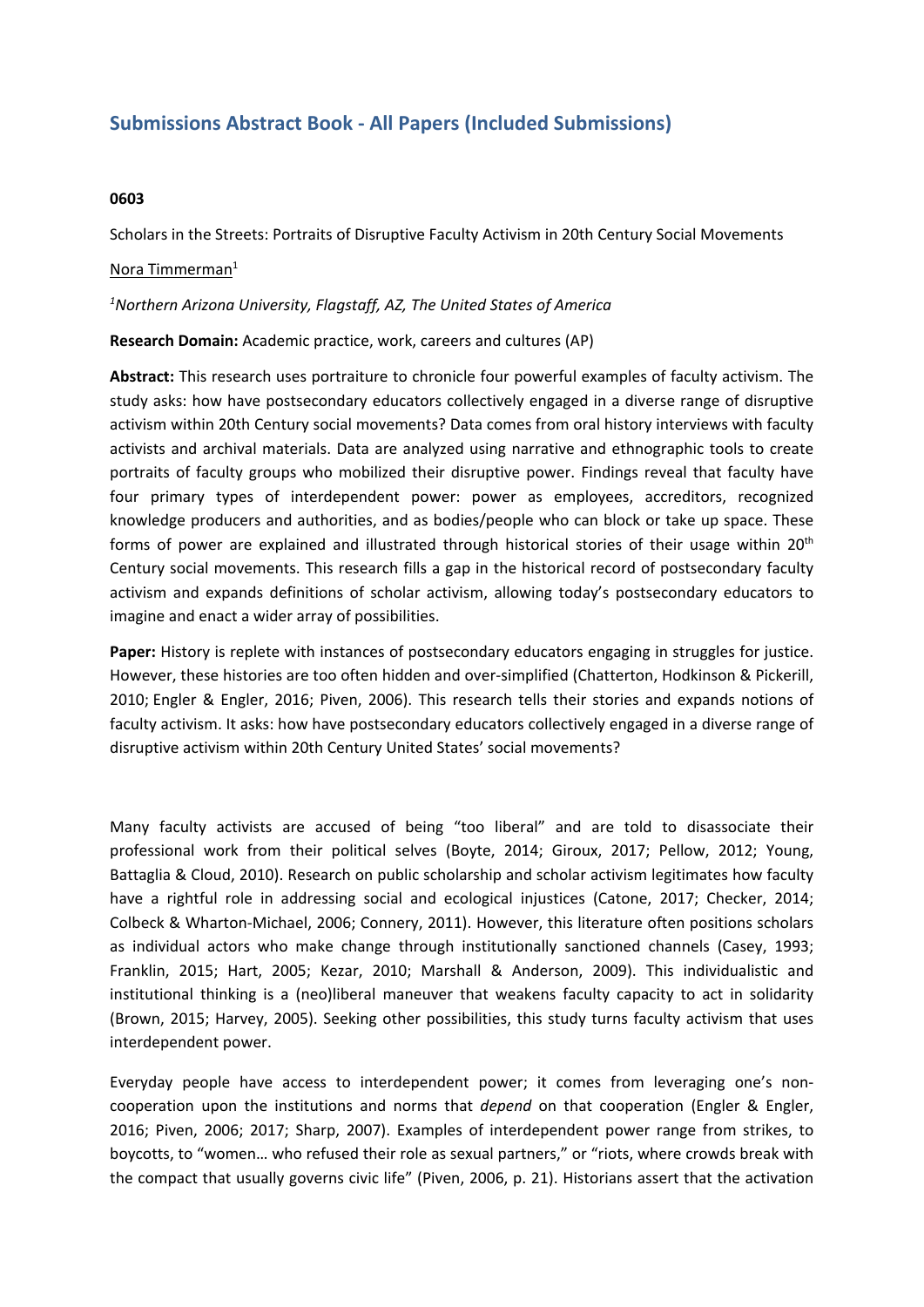of interdependent power is at the heart of major instances of social change, from overthrowing dictators (Sharp, 2007) to "great moments of equalizing reform" (Piven, 2006, p. 21).

This research used portraiture (a combination of ethnography and narrative inquiry) to study five historical cases of postsecondary faculty activism (Lawrence-Lightfoot & Hoffmann Davis, 1997). Criteria for cases included: United States geography; 20<sup>th</sup> Century timeframe; collaborative use of interdependent power; and diverse coalition configurations, tactics, and social movement affiliations. Data included oral history interviews with faculty activists and archival materials (e.g. meeting minutes, photographs, flyers, and media coverage).

Primary findings for this research are portraits (literary stories of each case), which I will share excerpts from during my presentation. Portraits cover:

- 1. Anti-Vietnam and anti-military research actions at the University of Michigan (1965-1967), including the first-ever teach-in, faculty withholding of grades, and sit-ins;
- 2. Five-month-long student and faculty strikes at San Fransisco State University (1968-1969) for Black Power and Third-World-Liberation;
- 3. The anti-colonial movement for Indigenous land protection at the University of Hawaii, Manoa (1970) that included faculty, student, and community occupation of colonized lands and the blockading of bulldozers;
- 4. Coordinated faculty and student actions (1973-1978) at Hostos Community College to save the free, bilingual, and 98% Black and Latinx-serving school from closure, including lock-outs, sit-ins, coordinated strikes with local unions, TV take-overs, and hunger strikes.
- 5. Columbia University student and faculty hunger strikes and lock-outs (1985) to pressure divestment from apartheid South Africa.

Across the portraits, I identify four primary forms of interdependent power. First, faculty have *power as employees*. Students, administrators, and (for public universities) the state are dependent upon faculty labor. This power is activated primarily through striking. Second, faculty have *power as accreditors*. Students, students' parents, administrators, the business economy, and the state are dependent upon faculty accrediting students. This power is activated primarily through the withholding of grades. Third, faculty have *power as recognized knowledge producers and authorities*. The government, media, and administrators are dependent upon faculty research to produce knoweldge. This power is activated primarily through refusing research grants, releasing otherwise classified research, or changing research procedures. Fourth, faculty have *power as bodies.* Private industries, government organizations, university populations, and everyday people depend on faculty to keep their bodies healthy and clear of thoroughfares to maintain day-to-day business. This power is activated in many ways, including sit-ins, hunger strikes, blocking streets, placing one's body between students and police or between <sup>a</sup> bulldozer and <sup>a</sup> house, etc.

Our capacity to respond to today's injustices with creativity and vision is strengthened by the knowledge of how faculty before us have used their work as <sup>a</sup> site for political struggle. As historian Howard Zinn (2010) says, "If we remember those times and places – and there are so many –where people have behaved magnificently, this gives us the energy to act, and at least the possibility of sending this spinning top of <sup>a</sup> world in <sup>a</sup> different direction" (p. 279).

**References:** Boyte, H. (Ed.). (2014). Democracy's education: Public work, citizenship and the future of colleges and universities. Nashville, TN: Vanderbilt University Press.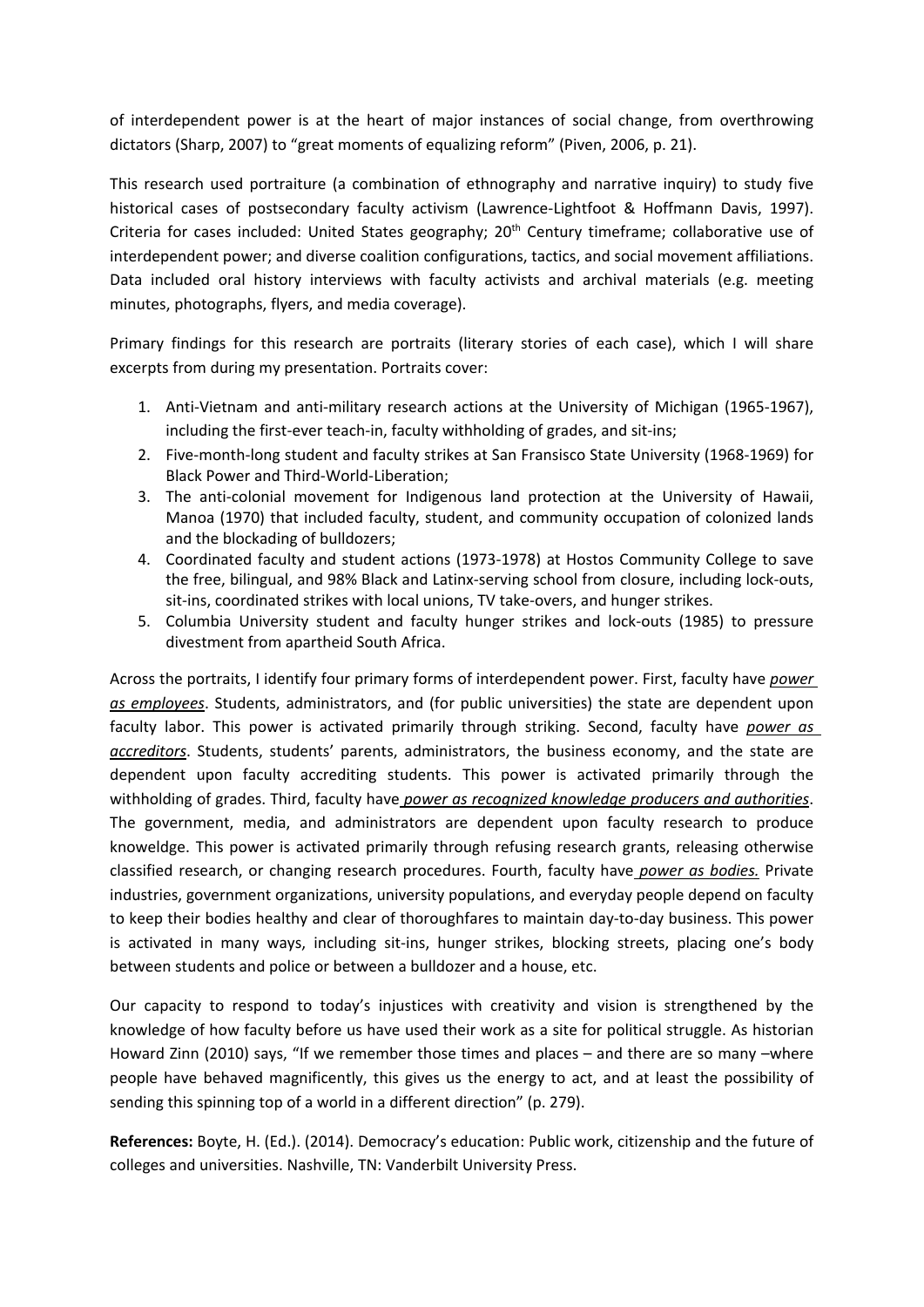Brown, W. (2015). *Undoing the demos: Neoliberalism's stealth revolution*. Zone Books.

Casey, K. (1993). *I answer with my life: Life histories of women teachers working for social change*. New York, NY: Routledge.

Catone, K. (2017). *The pedagogy of teacher activism: Portraits of four teachers for justice*. New York, NY: Peter Lang.

Chatterton, P., Hodkinson, S., & Pickerill, J. (2010). Beyond scholar activism: Making strategic interventions inside and outside the neoliberal university. *ACME: An International E-Journal for Critical Geographies*, *9*(2), 245–275.

Checker, M. (2014). Anthropological Superheroes and the Consequences of Activist Ethnography. *American Anthropologist*, *116*(2), 416–420.

Colbeck, C., & Wharton-Michael, P. (2006). Individual & organizational influences on faculty members' engagement in public scholarship. *New Directions for Teaching & Learning, 2006*(105), 17–26.

Connery, C. L. (2011). Marches through the institutions: University activism in the sixties and present. *Representations*, *116*(1), 88–101. <https://doi.org/10.1525/rep.2011.116.1.88>

Engler, M., & Engler, P. (2016). *This is an uprising: How nonviolent revolt is shaping the twenty-first century*. New York, NY: Nation Books.

Franklin, V. P. (2015). The power to define: African American scholars, activism, and social change, 1916-2015. *Journal of African American History, 100*(1), 1–25.

Giroux, H. (2017). Why universities must defend democracy. *The Conversation.* Retrieved from: <https://theconversation.com/why-universities-must-defend-democracy-83481>

Hart, J. (2005). Activism among feminist academics: Professionalized activism and activist professionals. *Advancing Women in Leadership Online Journal, 18*. Retrieved from: [http://ww.advancingwomen.com/awl/social\\_justice1/Hart.html](http://ww.advancingwomen.com/awl/social_justice1/Hart.html)

Harvey, D. (2005). *A brief history of neoliberalism*. Oxford University Press.

Kezar, A. (2010). Faculty and staff partnering with student activists: Unexplored terrains of interaction and development. *Journal of College Student Development*, *51*(5), 451–480.

Lawrence-Lightfoot, S., & Hoffmann Davis, J. (1997). *The art and science of portraiture*. San Francisco, CA: Jossey-Bass.

Marshall, C., &Anderson, A. (2009). *Activist educators: Breaking past limits*. New York,NY: Routledge.

Pellow, D. (2012). Activist-scholar alliances for social change. In B. Stockdill & M. Danico (Eds.), *Transforming the ivory tower: Challenging racism, sexism, & homophobia in the academy* (pp. 106–119). Honolulu, HI: University of Hawai'i Press.